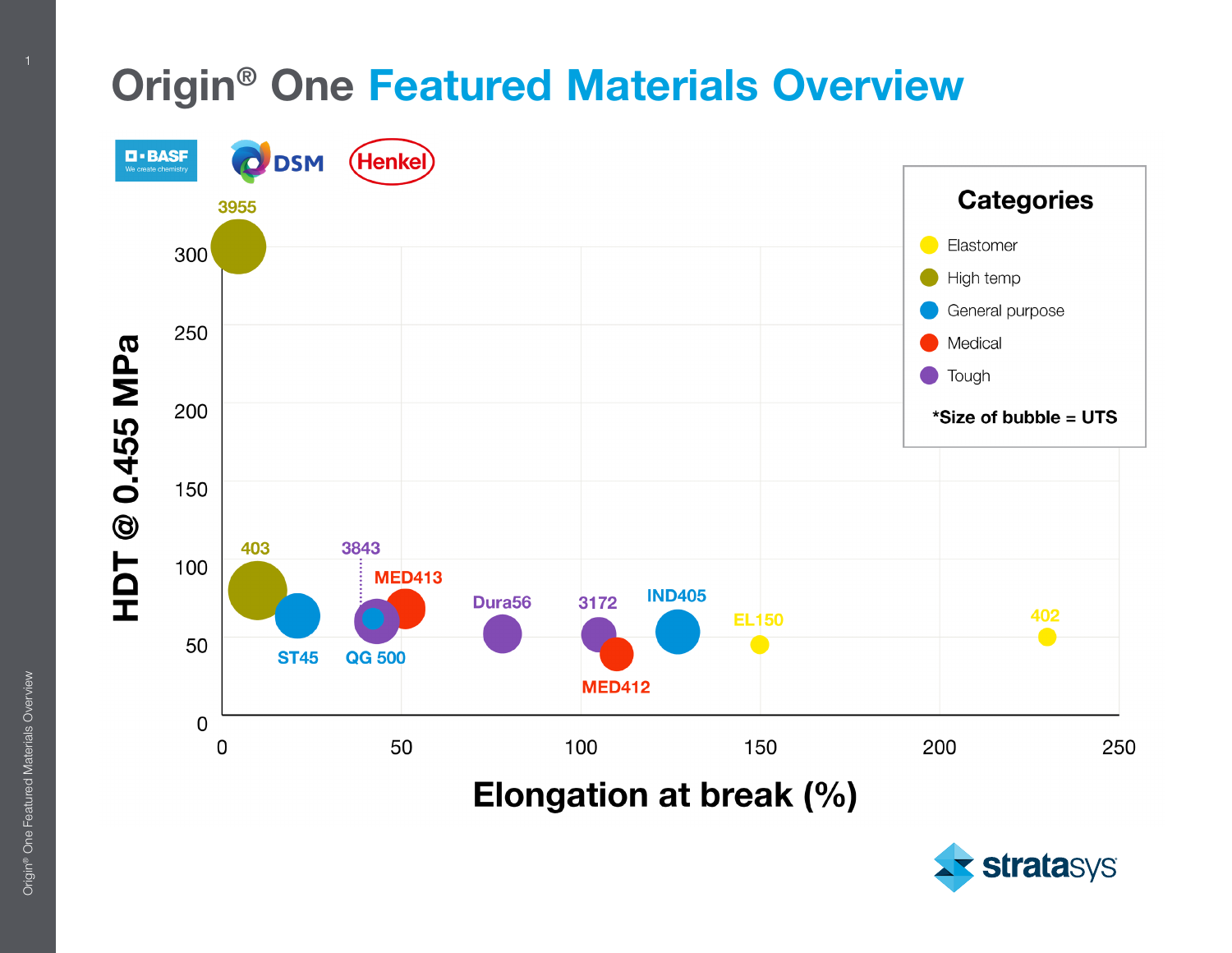## Origin® One Featured Materials Overview

| <b>Material</b><br>name          | <b>Description</b>                                                               | <b>Categories</b> | <b>Ultimate tensile</b><br>strength | <b>Elongation</b><br>at break | <b>Tensile</b><br>modulus | <b>HDT</b>        | <b>Notched</b><br>izod<br>impact | <b>Hardness</b> | <b>Colors</b>       | <b>Consider</b><br>replacing                       | <b>Partner page</b>    |
|----------------------------------|----------------------------------------------------------------------------------|-------------------|-------------------------------------|-------------------------------|---------------------------|-------------------|----------------------------------|-----------------|---------------------|----------------------------------------------------|------------------------|
| 3955                             | Very high temperature,<br>high stiffness FST                                     | $\bullet$         | 67 MPa                              | 2.10%                         | 3556 MPa                  | $>300^{\circ}$ C  | $23$ J/m                         | 84 D            | <b>Black</b>        | Ultem, phenolic,<br>PBT, aluminum                  | <b>LOCTITE AM</b>      |
| 403                              | High strength,<br>stiffness, and good<br><b>HDT</b>                              | $\bullet$         | <b>72 MPa</b>                       | 10%                           | 2572 MPa                  | $80^\circ$ C      | $27$ J/m                         | 81 D            | <b>Black</b>        | Nylon 6/6                                          | <b>LOCTITE AM</b>      |
| 3843                             | Versatile, good all-<br>around engineering<br>polymer                            | $\bullet$         | 53 MPa                              | 43%                           | 1806 MPa                  | $60^{\circ}$ C    | 53 J/m                           | 74 D            | Black, Clear, White | ABS, delrin,<br>polypropylene                      | <b>LOCTITE AM</b>      |
| Dura <sub>56</sub>               | Durable, impact-<br>resistant, exceptional<br>surface finish, low<br>cost per kg | $\bullet$         | 44 MPa                              | 78%                           | 1595 MPa                  | 52° C             | 56 J/m                           | 72 D            | <b>Black</b>        | ABS, delrin,<br>polypropylene                      | <b>TDS</b>             |
| 3172                             | Moderately flexible,<br>ductile, great impact<br>strength                        | $\bullet$         | 39 MPa                              | 105%                          | 1494 MPa                  | $51^{\circ}$ C    | 73 J/m                           | 72 D            | Cyan, Grey          | Impact modified<br>polypropylene,<br>nylon 6, HDPE | <b>LOCTITE AM</b>      |
| <b>IND405</b>                    | Clear, moderately<br>flexible, ductile, great<br>impact strength                 | $\bullet$         | 52 MPa                              | 127%                          | 1378 MPa                  | 53° C             | 72 J/m                           | 79 D            | Clear               | Impact modified<br>polypropylene,<br>nylon 6, HDPE | <b>LOCTITE AM</b>      |
| <b>ST45</b>                      | Versatile, good all-<br>around engineering<br>polymer                            | $\bullet$         | 53 MPa                              | 21%                           | 2000 MPa                  | 63° C             | $20$ J/m                         | 81 D            | Black, Clear        | ABS, delrin                                        | <b>BASF Forward AM</b> |
| QG 500                           | Uniquely flexible<br>engineering material<br>with great impact<br>strength       | $\bullet$         | 20 MPa                              | 42%                           | 465 MPa                   | 62° C (Tg)        | 70 J/m                           | 76 D            | Clear               | <b>LDPE</b>                                        | <b>DSM Somos</b>       |
| 402                              | TPU-like elastomer<br>with good tear<br>strength and<br>elongation at break      | $\bullet$         | 5.5 MPa                             | 230%                          | 42 MPa                    | Not<br>applicable | Not<br>applicable                | 75-90 A         | <b>Black</b>        | 70-90 A TPU,<br>flexible foam                      | <b>LOCTITE AM</b>      |
| <b>EL150</b><br>(Coming<br>soon) | Soft TPU-like<br>elastomer                                                       | $\bullet$         | 6 MPa                               | 150%                          | 25 MPa                    | Not<br>applicable | Not<br>applicable                | 70-80 A         | Clear               | 70-80 A TPU,<br>flexible foam                      | <b>BASF Forward AM</b> |
| <b>MED412</b>                    | Moderately flexible,<br>ductile, great impact<br>strength                        | $\bullet$         | 37 MPa                              | 110%                          | 1305 MPa                  | $39^\circ$ C      | 50 J/m                           | 78 D            | Clear               | Medical-grade<br>polypropylene                     | <b>TDS</b>             |
| <b>MED413</b>                    | Versatile engineering<br>medical grade material                                  |                   | 46 MPa                              | 51%                           | 1673 MPa                  | 68° C             | 59 J/m                           | 79 D            | Clear, White        | Medical-grade<br>ABS                               | <b>TDS</b>             |

\*Bold blue values = Highest value in it's category. Material categories: CElastomer CHigh temp CGeneral purpose CMedical CTough